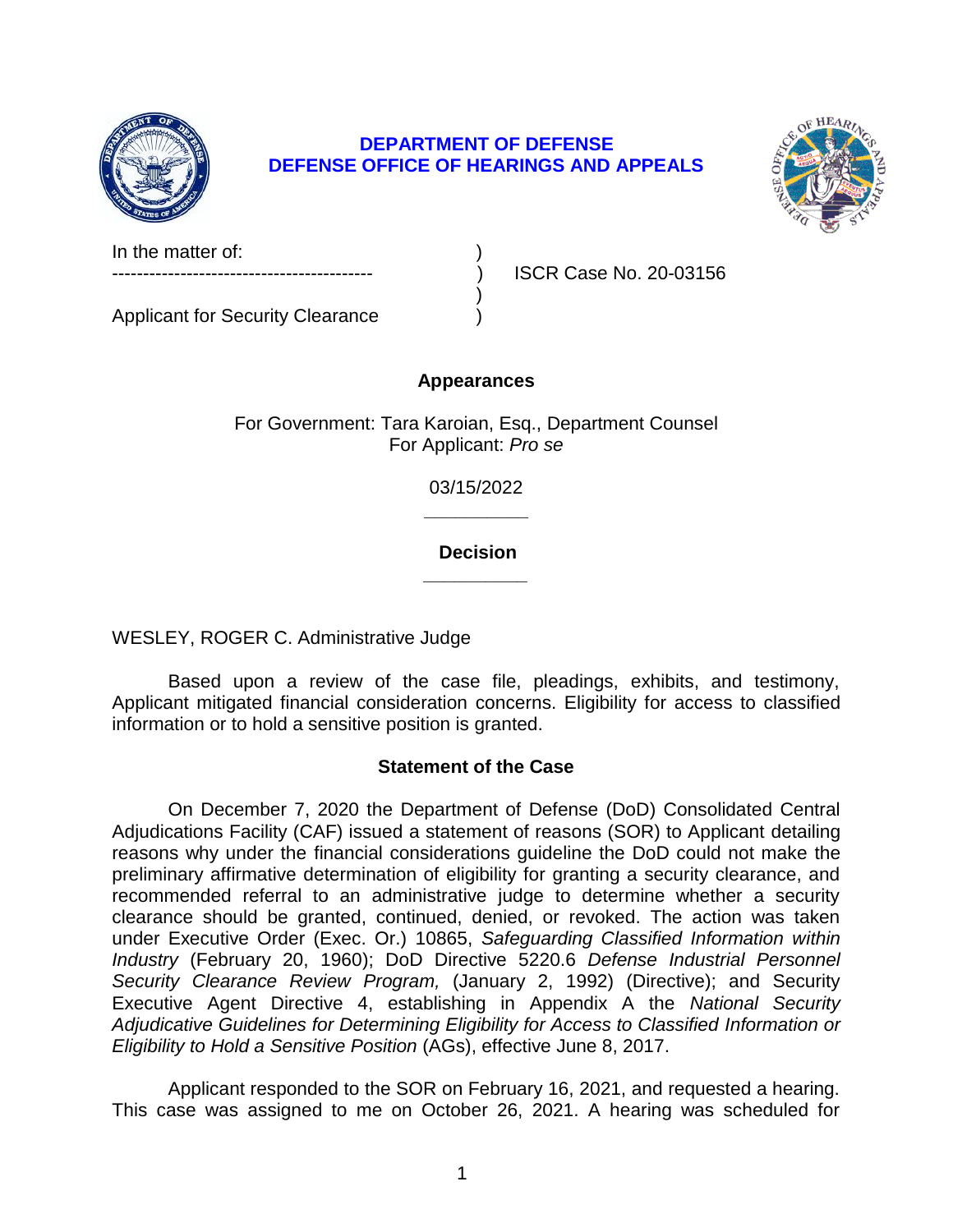January 6, 2022, and was heard on the scheduled date. At the hearing, the Government's case consisted of four exhibits. (GEs 1-4) Applicant relied on nine exhibits (AEs A-F) and one witness (himself). The transcript (Tr.) was received by DOHA on January 28, 2022.

## **Procedural Issues**

 Before the close of the hearing, Applicant requested the record be kept open to permit him the opportunity to supplement the record with updated payment, budgeting, and credit repair information. For good cause shown, Applicant was granted 14 calendar days to supplement the record. Department Counsel was afforded seven days to respond.

 Within the time permitted, Applicant supplemented the record with documented information about his progress in addressing his delinquent debts. Applicant's post-hearing submissions were admitted, without objection, for consideration as AEs H-N

## **Summary of Pleadings**

 Under Guideline F, Applicant allegedly accumulated 11 delinquent consumer and medical debts exceeding \$46,000. Allegedly, these debts remain unresolved and outstanding.

 In his response to the SOR, Applicant admitted several of the allegations with explanations and clarifications. For these admitted allegations, he claimed he had loan insurance to cover the debts incurred preceding his military separation. He claimed he has been working to resolve these debts since 2016, albeit to no avail. He further claimed he has enlisted the help of a law firm to resolve the listed SOR debts alleged to be delinquent and is still in the process of resolving these debts that have increased in amount since their origination in 2015.

 For those debts he denied, Applicant claimed these debts are being challenged by the law firm he retained to investigate the validity of the SOR-listed debts. He also claimed to have briefed his security manager and her predecessor on the financial issues he is working on. He claimed, too, to have created a budget to track his spending areas that he can cut back on, engaged credit monitoring firms, and has taken steps to review his credit reports more often to keep better track of his timely paying of his bills. Applicant also pledged to enlist the help of reputable credit counseling firms to provide further credit counseling.

# **Findings of Fact**

 Applicant is a 40-year-old civilian employee of a defense contractor who seeks a security clearance. Applicant denied generally each of the allegations in the SOR with explanations covering the financial allegations that included admissions. Findings of fact follow.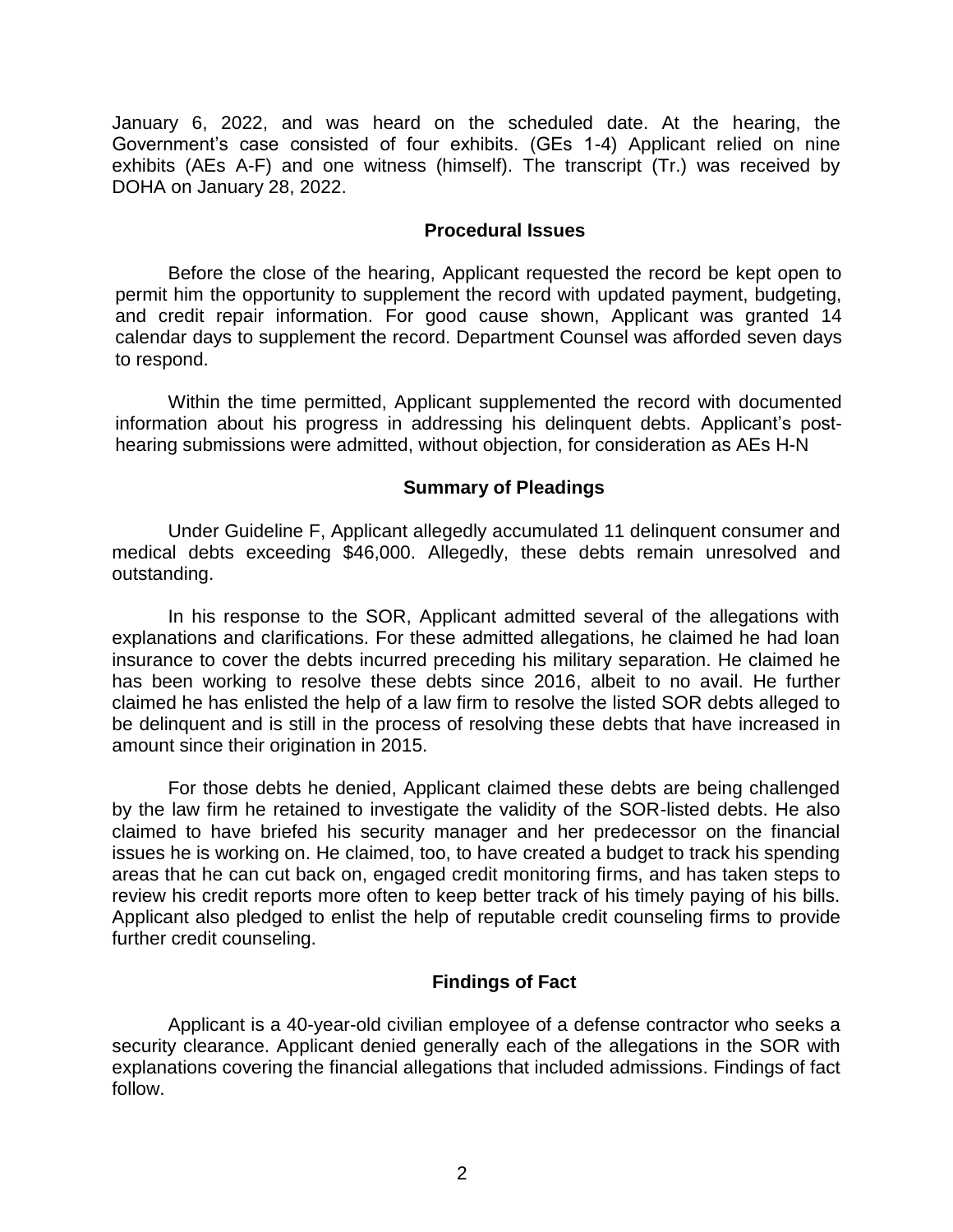#### **Background**

Applicant married in October 2009 and has one child (a son, age 17). (GE 1; Tr. 59) He attended college classes between August 2017 and January 2020, but did not earn a diploma. (GE 1) More recently, he completed six on-line credits for his enrolled business courses. (AE H; Tr. 56) Applicant enlisted in the Air Force in September 2001 and served 15 years of active duty. He received an honorable discharge in January 2016. (GE 1; Tr. 56)

 has undergone several name changes since then) as a scheduler. (GE 1 and AE J; Tr. 62-64) Previously, he worked for other employers in various jobs while he was still on active military duty. (GEs 1-2) He held a security clearance while he was in the Air Force and is currently sponsored by his employer for a security clearance. (GE 1; Tr. Since January 2016, Applicant has been employed by his current employer (who 63)

#### **Applicant's finances**

 Following his active-duty discharge from the Air Force in January 2016, Applicant struggled to keep up with his financial responsibilities due to the reduced income he was earning from his post-military job and his loss of housing, insurance, and food \$46,000 in consumer debts, in addition to accruing two medical debts exceeding \$500 before his military separation in January 2016. (GEs 2-4) At the time of his military discharge, Applicant estimates he was making around \$50,000 a year, in addition to his expense coverage. (GE 2) Credit records document that he accumulated in excess of receipt of valuable housing and other living expenses.

 Citing a pre-military discharge insurance policy to cover many of his pre- discharge debts while he sought post-discharge employment, Applicant could not obtain a copy of his insurance policy from the identified carrier, who is no longer in business. (AEs B-C; Tr. 43-45). Nor was he able to provide information on the specific lines of loans and debts the insurance was designed to cover. (Tr. 58)

 Following the hearing, Applicant was able to locate a copy of a letter covering his 2016 application for debtor's insurance to meet his payment obligations to SOR creditor ¶ 1.b. (AE M) Without a copy of the policy itself, however, terms and conditions of the policy cannot be identified and validated. Because this insurance carrier never reportedly covered any of Applicant's pre-discharge debts before going out of business (AE M), inferences can be drawn of policy payment restrictions and limitations on payouts to any of Applicant's pre-discharge creditors. Before his military discharge, Applicant obtained other insurance policies as well to cover other debts that might emerge following his anticipated military separation. *See* GE 2; Tr. 58)

 To help him repair his credit and establish a budget for addressing his existing and future debts, Applicant retained a credit-repair firm in January 2022. (AE B) Terms of his agreement with the credit-repair firm called for the credit repair firm to analyze Applicant's debts and assist him in his ensuring that his credit reports fairly and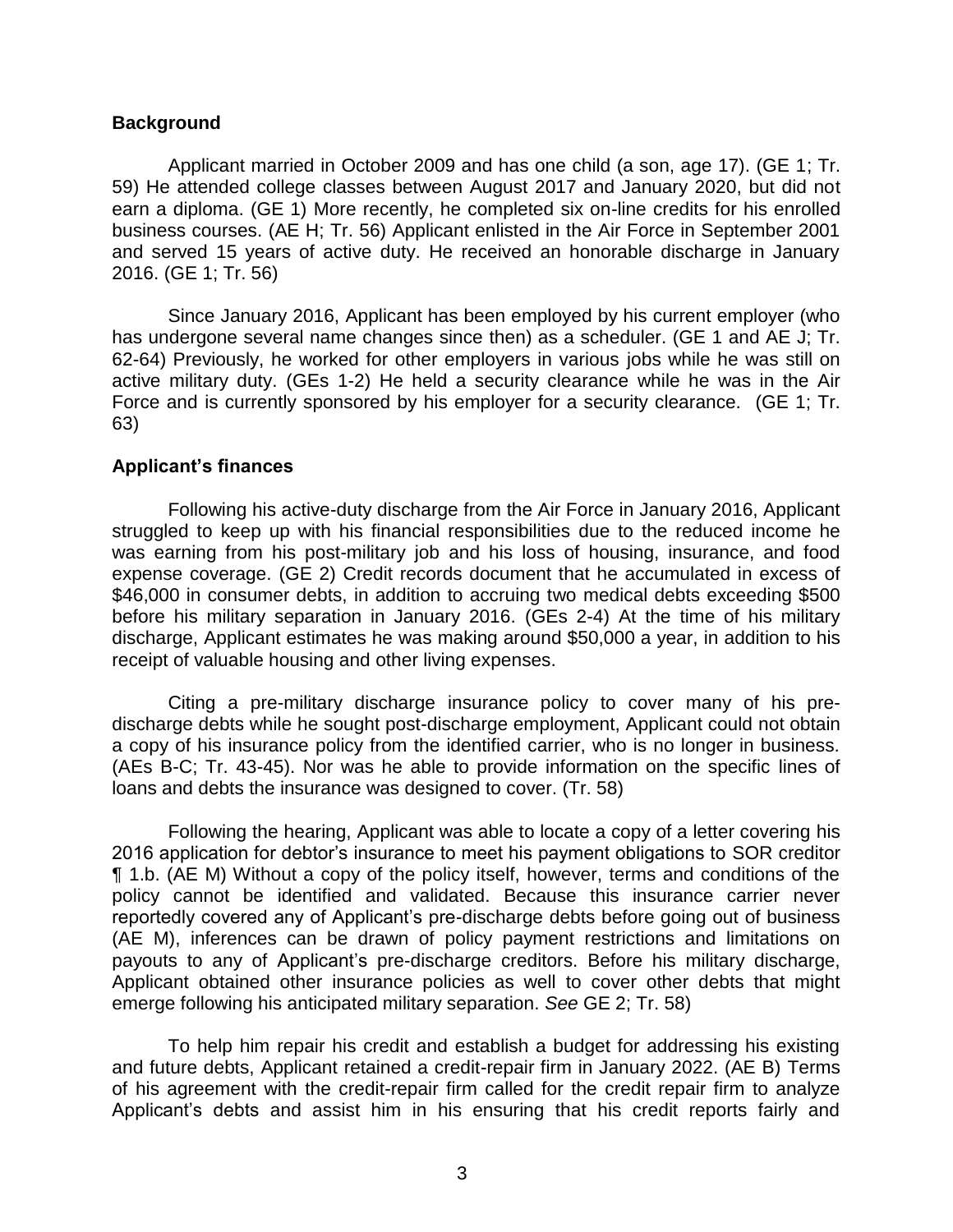accurately reflected his credit history. (AE C) The credit repair firm's responsibilities warranted. (AE C) Applicant's repair credit agreement limits the repair firm's responsibilities to fulfilling its best efforts and includes no assumed responsibility to included helping Applicant with repayment plans and consolidating his debts where ensure any specific outcomes. (AEs E-F and I; Tr. 34-36, 44-46)

SOR creditors affected by Applicant's repair firm's efforts are comprised of the following: SOR ¶¶ 1.a (\$136), 1.b (\$6,727), 1.c (\$594), 1.d (\$2,558), 1.e (\$19,078), 1.f (\$9,640), 1.g (\$2,495), 1.h (\$809), 1.i (\$2,309), 1.j (\$1,388), 1.k (\$954), 1.l (\$873), and 1.m (\$412). (AEs D-F; Tr. 30-34) Debts that have since been paid and resolved are as follows: SOR ¶¶ 1.a (\$136); 1.d (\$2,558), and 1.e (\$19,078). (AEs G and K-M; Tr. 30- 34) Together, these credited debt payments exceed \$21,000 in the aggregate and are favorably resolved.

Challenged debts that Applicant does not consider to belong to him Include: SOR creditors ¶¶ 1.b (\$6,727), 1.f (\$9,640), 1.g (\$2,495), 1.h (\$809), 1.i (\$2,309),1.j (\$1,388), 1.k (\$954), 1.l (\$873), and 1.m (\$412). (Tr. 49-58) Together, these challenged debts exceed \$25,000. Documenting the creditor SOR ¶ 1.f firm's being cited by the Federal Deposit Insurance corporation (FDIC) for faulty business practices involving debt consolidation coverage in May 2017, Applicant stressed that he paid an additional \$1,163 for debt cancellation insurance in 2015. (AE N) Terms of his insurance contract included coverage for debts incurred prior to his military discharge. (AE N) Reportedly, his SOR ¶ 1.f creditor never honored its insurance contract with Applicant and later charged off the full amount of the remaining \$9,640 debt (inclusive of accrued interest)

 Based on the FDIC's ordered restitution of debts owed aggrieved customers of SOR ¶ 1.f, the creditor's ensuing charge-off of Applicant's debt is inferred to be consistent with the creditor's compliance with the FDIC's ordered restitution, and the charge-off does not appear to be based on the simple passage of time. (SOR ¶ 1.f). (AE N; Tr. 56-58) Favorable resolution of the debt covered by SOR ¶ 1.f is warranted.

 claims that they were covered by his insurance policy, and should have been paid. Even if his claims are based on faulty understandings of the breadth and scope of his insurance policy's coverage, his stated impressions appear to be the result of good-faith mistaken understandings of his insurance policy's terms and conditions, and were not Applicant's disputes of the remaining debts covered by the SOR are based on his motivated in any way by attempts to evade payment responsibility. (AE N; Tr. 56)

 Applicant currently earns \$80,000 annually, a figure that has not appreciably changed since his start date in 2016. (Tr. 67) Once his disputed debts are resolved (either favorably or unfavorably), he will work with a debt management group to pay off his remaining validated debts. (Tr. 62-65) He continues to claim that debts covered by his debtors' insurance policy should have been paid by the administering insurance carrier. (Tr. 66)

## **Policies**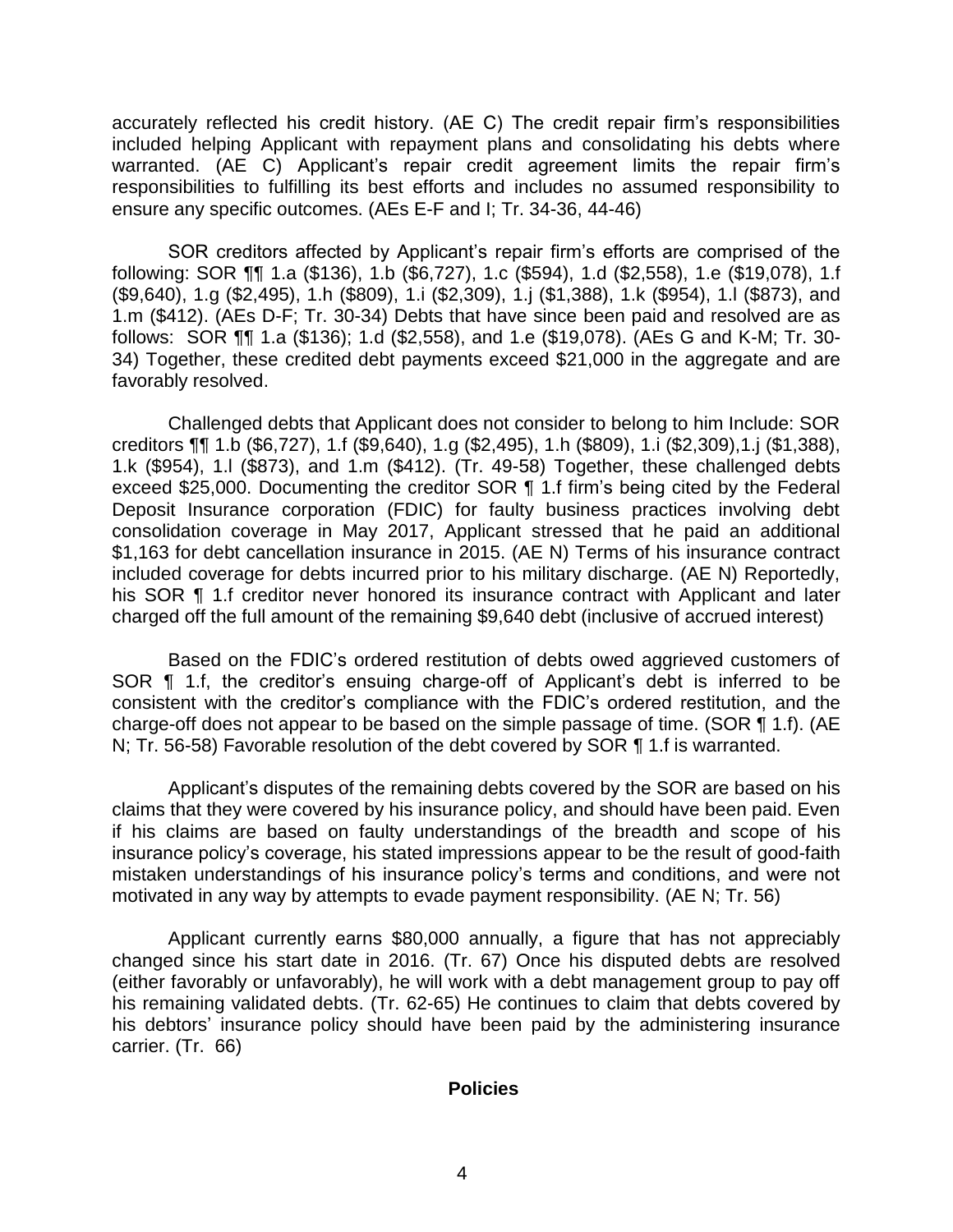By virtue of the jurisprudential principles recognized by the U.S. Supreme Court  in *Department of the Navy v. Egan*, 484 U.S. 518, 528 (1988), "no one has a 'right' to a security clearance." As Commander in Chief, "the President has the authority to control access to information bearing on national security and to determine whether an individual is sufficiently trustworthy to have access to such information." *Id*. at 527. Eligibility for access to classified information may only be granted "upon a finding that it is clearly consistent with the national interest to do so." Exec. Or. 10865, *Safeguarding*  Classified Information within Industry § 2 (Feb. 20, 1960), as amended.

*Classified Information within Industry* § 2 (Feb. 20, 1960), as amended.<br>Eligibility for a security clearance is predicated upon the applicant meeting the criteria contained in the adjudicative guidelines. These guidelines are not inflexible rules of law. Instead, recognizing the complexities of human behavior, these guidelines are applied in conjunction with an evaluation of the whole person. An administrative judge's overarching adjudicative goal is a fair, impartial, and commonsense decision. An administrative judge must consider all available, reliable information about the person, past and present, favorable and unfavorable.

 The AGs list guidelines to be considered by judges in the decision-making process covering DOHA cases. These guidelines take into account factors that could create a potential conflict of interest for the individual applicant, as well as considerations that could affect the individual's reliability, trustworthiness, and ability to protect classified information. These guidelines include conditions that could raise a security concern and may be disqualifying (disqualifying conditions), if any, and all of the conditions that could mitigate security concerns, if any.

 These guidelines must be considered before deciding whether or not a security clearance should be granted, continued, or denied. Although, the guidelines do not require judges to place exclusive reliance on the enumerated disqualifying and mitigating conditions in the guidelines in arriving at a decision.

 In addition to the relevant AGs, judges must take into account the pertinent considerations for assessing extenuation and mitigation set forth in ¶ 2(a) of the AGs, which are intended to assist the judges in reaching a fair and impartial, commonsense decision based on a careful consideration of the pertinent guidelines within the context of an applicant's life to enable predictive judgments to be made about whether the of the whole person. The adjudicative process is designed to examine a sufficient period applicant is an acceptable security risk.

 When evaluating an applicant's conduct, the relevant guidelines are to be considered together with the following ¶ 2(d) factors: (1) the nature, extent, and seriousness of the conduct; (2) the circumstances surrounding the conduct, to include knowledgeable participation; (3) the frequency and recency of the conduct; (4) the individual's age and maturity at the time of the conduct; (5) the extent to which participation is voluntary; (6) the presence or absence of rehabilitation and other permanent behavioral changes; (7) the motivation of the conduct; (8) the potential for pressure, coercion, exploitation, or duress; and (9) the likelihood of continuation or recurrence.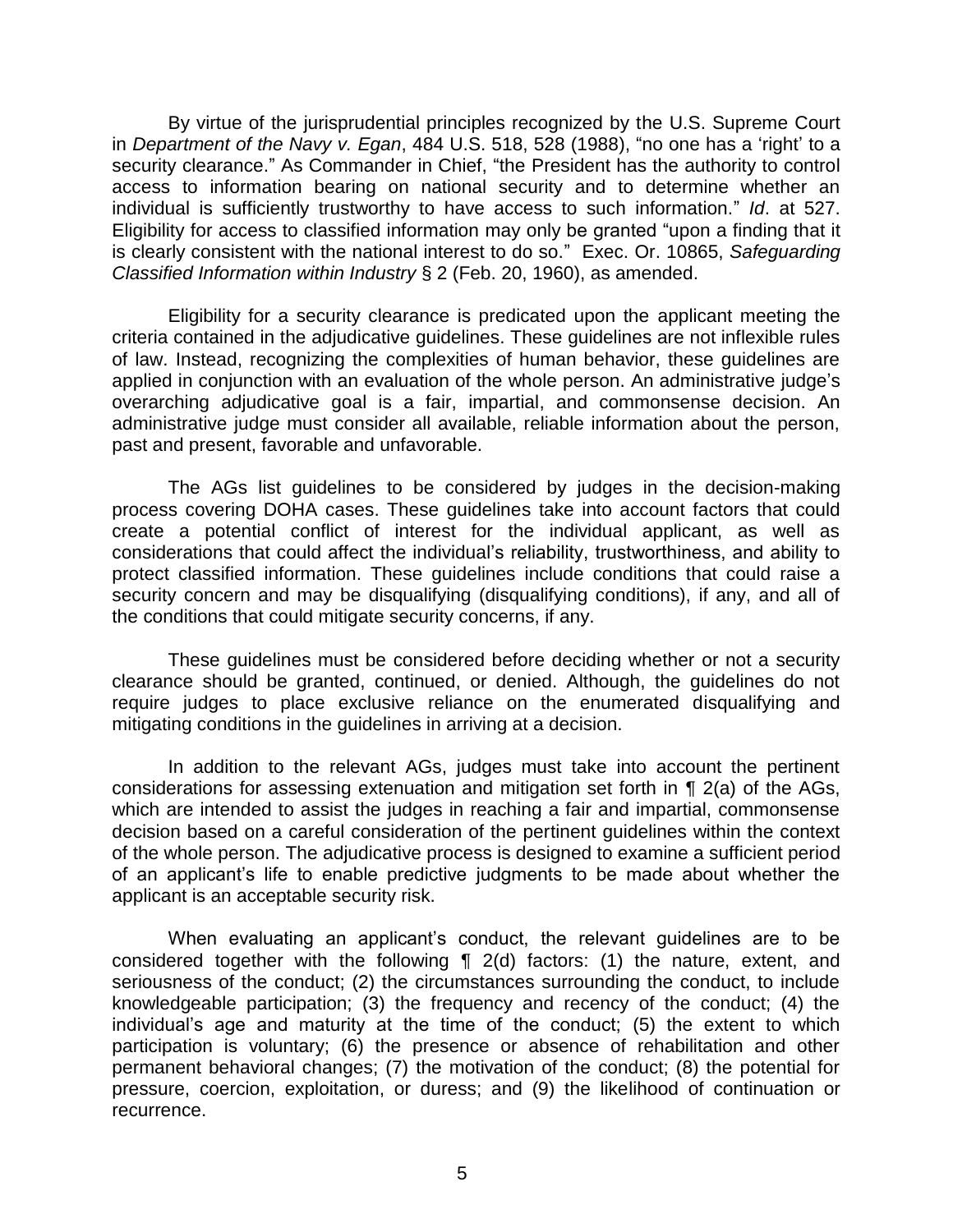Viewing the issues raised and evidence as a whole, the following individual guidelines are pertinent herein:

## **Financial Considerations**

*The Concern***:** Failure or inability to live within one's means, satisfy debts and meet financial obligations may indicate poor self-control, lack of judgment, or unwillingness to abide by rules or regulations, all of which can raise questions about an individual's reliability, trustworthiness and ability to protect classified or sensitive information. Financial distress can also be caused or exacerbated by, and thus can be a possible indicator of other issues of personnel security concern such as excessive gambling, mental health conditions, substance misuse, or alcohol abuse or dependence. An individual who is financially overextended is at greater risk of having to engage in illegal acts or otherwise questionable acts to generate funds. . . . AG ¶ 18.

#### **Burdens of Proof**

 The Government reposes a high degree of trust and confidence in persons with access to classified information. This relationship transcends normal duty hours and endures throughout off-duty hours. Decisions include, by necessity, consideration of the possible risk the applicant may deliberately or inadvertently fail to safeguard classified information. Such decisions entail a certain degree of legally permissible extrapolation about potential, rather than actual, risk of compromise of classified information. Clearance decisions must be "in terms of the national interest and shall in no sense be a determination as to the loyalty of the applicant concerned." *See* Exec. Or. 10865 § 7. *See also* Exec. Or. 12968 (Aug. 2, 1995), § 3.1.

Initially, the Government must establish, by substantial evidence, conditions in the personal or professional history of the applicant that may disqualify the applicant from being eligible for access to classified information. The Government has the burden of establishing controverted facts alleged in the SOR. *See Egan*, 484 U.S. at 531. "Substantial evidence" is "more than a scintilla but less than a preponderance." *See v. Washington Metro. Area Transit Auth.*, 36 F.3d 375, 380 (4<sup>th</sup> Cir. 1994). The quidelines presume a nexus or rational connection between proven conduct under any of the criteria listed therein and an applicant's security suitability. *See* ISCR Case No. 95-0611 at 2 (App. Bd. May 2, 1996).

 Once the Government establishes a disqualifying condition by substantial evidence, the burden shifts to the applicant to rebut, explain, extenuate, or mitigate the facts. Directive ¶ E3.1.15. An applicant "has the ultimate burden of demonstrating that it is clearly consistent with the national interest to grant or continue his [or her] security clearance." ISCR Case No. 01-20700 at 3 (App. Bd. Dec. 19, 2002). The burden of disproving a mitigating condition never shifts to the Government. *See* ISCR Case No.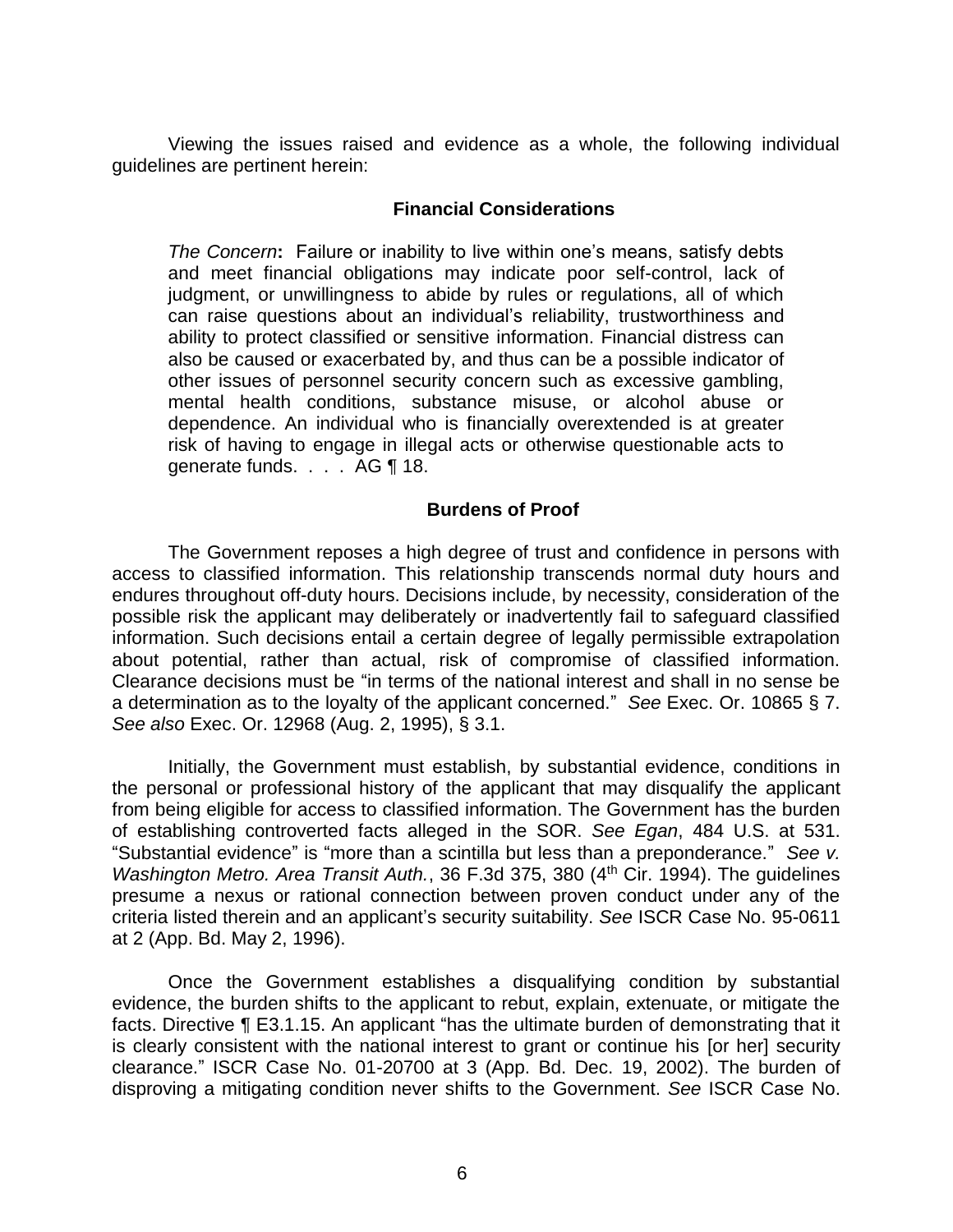02-31154 at 5 (App. Bd. Sep. 22, 2005). "[S]ecurity clearance determinations should err, if they must, on the side of denials." *Egan*, 484 U.S. at 531; *see* AG ¶ 2(b).

## **Analysis**

 Security concerns are raised over Applicant's accumulation of delinquent consumer and medical debts prior to his military separation in 2016. While most of his SOR-listed debts covered by the SOR have been charged off or otherwise removed from his credit reports, they raise trust, reliability, and judgment concerns about her current and future ability to manage her finances safely and responsibly.

## **Financial concerns**

 Applicant's accumulation of delinquent debts (comprised of consumer and medical debts) warrant the application of two of the disqualifying conditions (DC) of the financial consideration guidelines: DC ¶¶ 19(a), "inability to satisfy debts"; and 19(c), "a history of not meeting financial obligations." Each of these DCs apply to Applicant's situation.

The several debts Applicant admitted with explanations require no independent proof to substantiate them. *See* Directive 5220.6 at [E3.1.1.14;](https://E3.1.1.14) *McCormick on Evidence*  $\hat{S}$  262 (6<sup>th</sup> ed. 2006). His admitted debts are fully documented and create judgment issues as well over the management of her finances. *See* ISCR Case No. 03-01059 (App. Bd. Sept. 24, 2004). Although he qualified his admissions with explanations, his admissions can be weighed along with other evidence developed during the hearing.

 Financial stability in a person cleared to protect classified information is required precisely to inspire trust and confidence in the holder of a security clearance that entitles the person to access classified information. While the principal concern of a security clearance holder's demonstrated difficulties is vulnerability to coercion and influence, judgment and trust concerns are implicit in cases involving delinquent debts. Historically, the timing of addressing and resolving debt delinquencies are critical to an assessment of an applicant's trustworthiness, reliability, and good judgment in following rules and guidelines necessary for those seeking access to classified information or to holding a sensitive position. *See* ISCR Case No. 14-06808 at 3 (App. Bd. Nov. 23. 2016); ISCR Case No. 14-01894 at 5 (App. Bd. Aug. 18, 2015).

 Applicant's cited financial difficulties associated with his reliance on debt insurance policies arranged before his military separation in 2016 to cover post- discharge unemployment issues warrant some application of mitigating condition MC ¶ 20(b), "the conditions that resulted in the financial problem were largely beyond the person's control (e.g., loss of employment, a business downturn, unexpected medical emergency a death, divorce or separation, clear victimization by predatory lending practices, or identity theft), and the individual acted responsibly under the circumstances." While Applicant is able to fulfill the first prong of MC ¶ 20(b) with his cited post-discharge financial struggles his failure to take a more active role in addressing his delinquent debts with payments and payment plans precludes full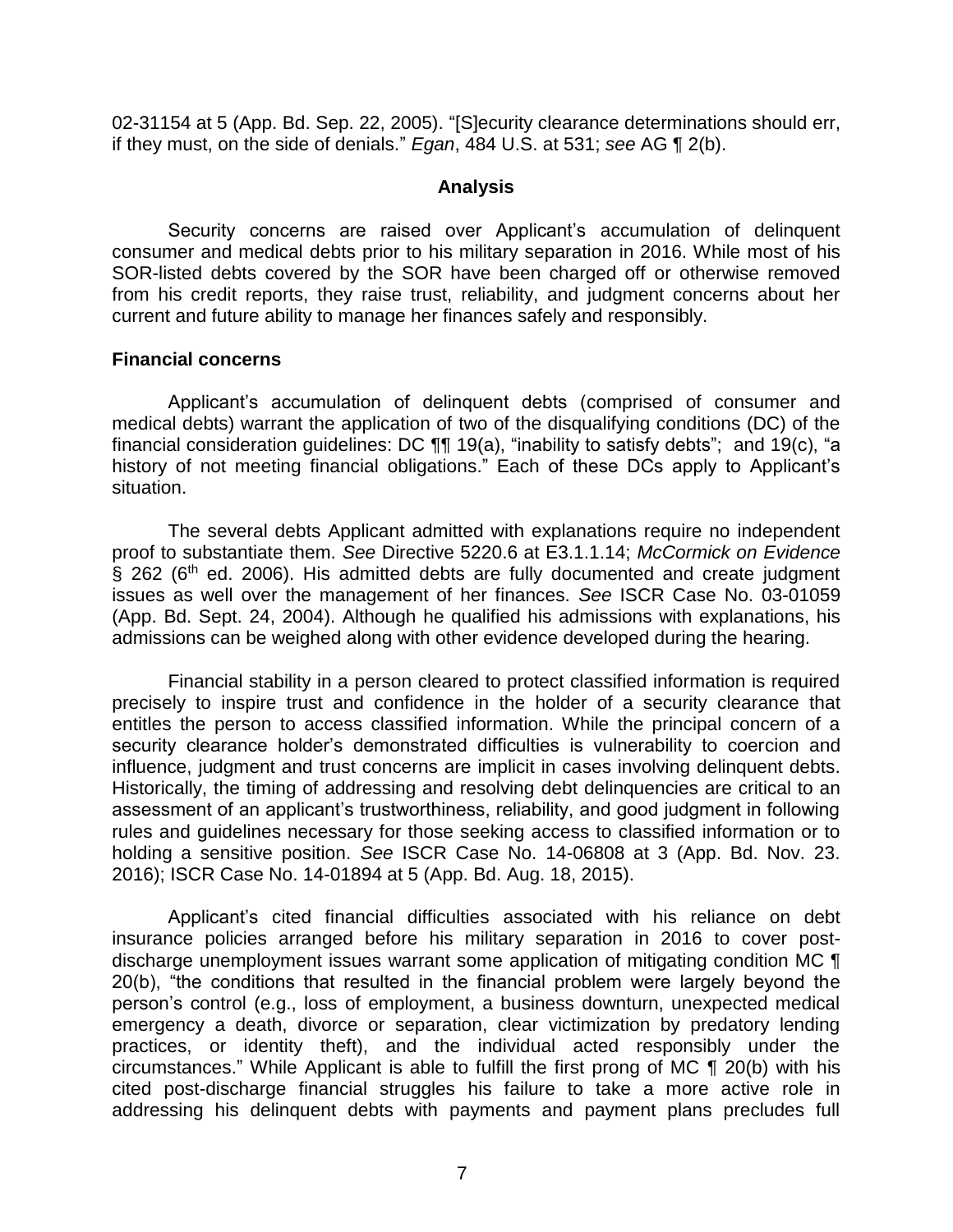application of the second prong satisfy the second prong ("acted responsibly under the circumstances") of MC 20(b) is conjunctive in its application and is the key prong that prevents him from gaining any more than partial application of MC 20(b).

 Several of the allegations covered by the SOR are disputed by Applicant for unsubstantiated reasons, notably SOR ¶¶ 1.b (\$6,727), 1.g (\$2,495), 1.h (\$809), 1.i (\$2,309),1.j (\$1,388), 1.k (\$954), 1.l (\$873), and 1.m (\$412). None of these raised disputes are supported by adequate contemporaneous documentation covering the factual and legal bases of his disputes with these creditors.

To apply MC  $\P$  20(e), "the individual has a reasonable basis to dispute the legitimacy of the past-due debts which is the cause of the problem and provides documented proof to substantiate the basis of the dispute or provides evidence of actions to resolve the issue," it was incumbent upon Applicant to supply documented evidence of the nature of the dispute, the substantive basis of his claims and efforts on her part to resolve the dispute with the creditor before declining any further payments. Without such evidence, MC ¶ 20(e) has only limited application to the facts of Applicant's case. Still, Applicant has shown considerable reliance on the credit repair firm he retained in January 2022, and with their assistance in identifying and validating debts listed in the SOR, he has been able to make a good deal of progress in addressing his individual debts and resolve them favorably. For these efforts, he is entitled to considerable overall credit in addressing and resolving his delinquent accounts.

In evaluating Guideline F cases, the Appeal Board has stressed the importance of a "meaningful track record" that includes evidence of actual debt reduction through the voluntary payment of accrued debts. ISCR case No. 07-06482 at 2-3 (App. Bd. May 21, 2008) In Applicant's case, he has demonstrated considerable personal responsibility in addressing his debts and overcoming his misplaced reliance on the debtor's insurance policy he arranged prior to his military separation in 2016.

Applicant's concerted payment initiatives this past year enable him to take advantage of the mitigating benefits of MC  $\P$  20(d), "the individual initiated and is adhering to a good-faith to repay overdue creditors or otherwise resolve debts." His efforts to date enable him to satisfy the Appeal Board's imposed evidentiary burdens on applicants to provide documentation corroborating actions taken to resolve financial problems. *See* ISCR Case No. 19-02593 at 4-5 (App. Bd. Oct. 18, 2021); ISCR Case No. 19-01599 at 3 (App. Bd. Jan. 20, 2020) Although, potentially applicable statutes of limitation and debts removed from credit reports for reasons other than payment or resolution by other voluntary means (to include meritorious disputes of debts) may not be equated with good-faith voluntary efforts to repay overdue creditors. Applicant's overall efforts in addressing his delinquent debts enable him to overcome the statutory bars applicable to any of the debts that have fallen off his credit reports for reasons other than payment and reliance on meritorious disputes. *See, e.g*., ISCR Case No. 03- 04779 (App. Bd. July 2005); ISCR Case No. 02-3030 at 3 (App. Bd. April 2004) (quoting ISCR Case No. 99-9020 at 5-6 (App. Bd. June 2001).